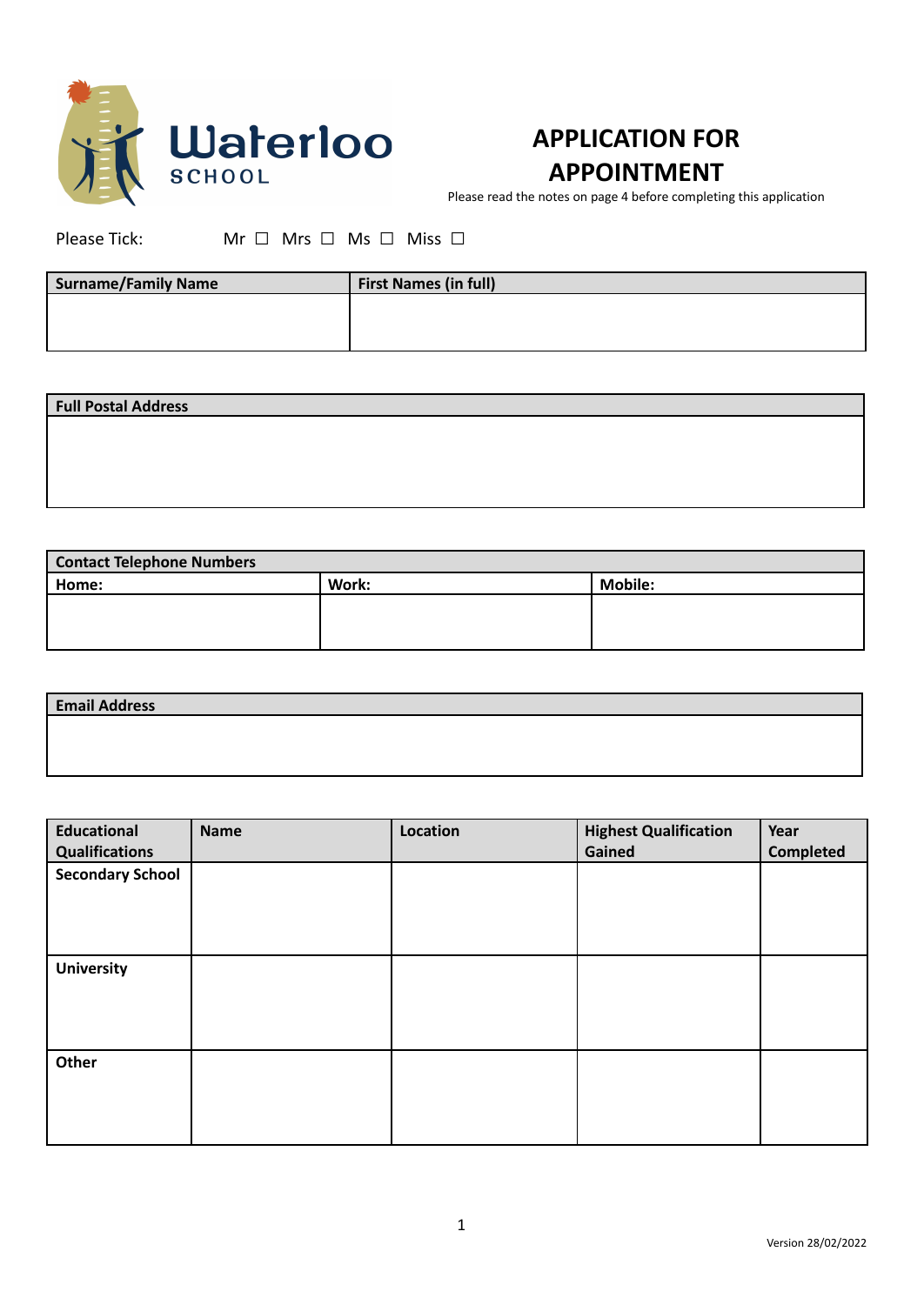| <b>Identity Verification, Criminal Record and Right to Work</b>                                                                                                          |               |                 |
|--------------------------------------------------------------------------------------------------------------------------------------------------------------------------|---------------|-----------------|
| Please tick the appropriate boxes                                                                                                                                        |               |                 |
| Immigration information:                                                                                                                                                 |               |                 |
| Are you a New Zealand citizen?                                                                                                                                           | Yes $\Box$    | No $\square$    |
| If not, do you have resident status, or                                                                                                                                  | Yes $\sqcup$  | No $\square$    |
| A current work permit                                                                                                                                                    | Yes $\square$ | No $\square$    |
| Have you ever had a criminal conviction?<br>(convictions that fall under the clean slate scheme do not have to be disclosed)                                             | Yes $\square$ | No $\square$    |
| If yes, please give details:                                                                                                                                             |               |                 |
|                                                                                                                                                                          |               |                 |
| Have you ever received a police diversion for an offence?                                                                                                                | Yes $\square$ | No <sub>1</sub> |
| If yes, please give details:                                                                                                                                             |               |                 |
| Have you ever been discharged without conviction for an offence?                                                                                                         | Yes $\square$ | $No$ $\Box$     |
| If yes, please give details:                                                                                                                                             |               |                 |
| Do you have a current New Zealand driver's licence?                                                                                                                      | Yes $\Box$    | No $\square$    |
| Have you ever been convicted of a driving offence which resulted in temporary or<br>permanent loss of licence, or imprisonment?                                          | Yes $\Box$    | No $\square$    |
| If yes, please give details:                                                                                                                                             |               |                 |
| Are you awaiting sentencing, or do you have charges pending?                                                                                                             | Yes $\square$ | No <sub>1</sub> |
| If yes, please give details:                                                                                                                                             |               |                 |
| In addition to other information provided, are there any other factors that we should<br>know to assess your suitability for appointment and your ability to do the job? | Yes $\Box$    | No $\square$    |
| If yes, please give details:                                                                                                                                             |               |                 |
| Have you ever been the subject of any concerns involving child safety?                                                                                                   | Yes $\square$ | No $\square$    |
| If yes, please give details:                                                                                                                                             |               |                 |
| Are you aware of any injury or medical condition that could impact on your ability to<br>perform this job effectively?                                                   | Yes $\square$ | No $\square$    |
| If yes, please give details:                                                                                                                                             |               |                 |
| Do you comply with the Public Health Orders related to COVID-19 vaccination and<br>booster?                                                                              | Yes $\square$ | No $\square$    |

| Teacher Registration (if applicable) |                     |
|--------------------------------------|---------------------|
| Number:                              | <b>Expiry Date:</b> |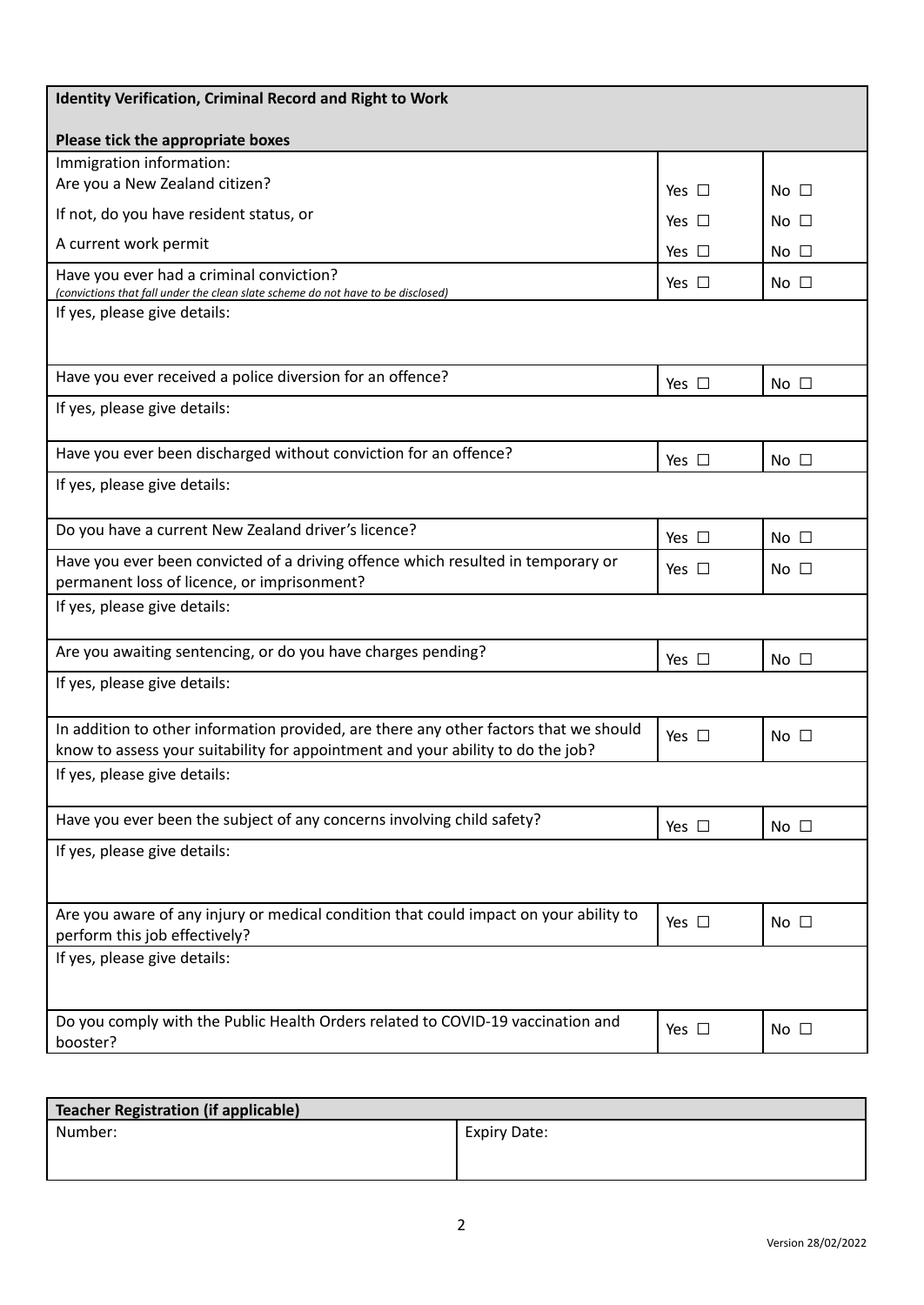| <b>Employment History</b><br>Please list your work experience for the last five years, beginning with current or latest employment. Please explain any gaps in employment. |                        |                      |                           |  |
|----------------------------------------------------------------------------------------------------------------------------------------------------------------------------|------------------------|----------------------|---------------------------|--|
| <b>Period Worked</b>                                                                                                                                                       | <b>Employer's Name</b> | <b>Position Held</b> | <b>Reason for Leaving</b> |  |
|                                                                                                                                                                            |                        |                      |                           |  |
|                                                                                                                                                                            |                        |                      |                           |  |
|                                                                                                                                                                            |                        |                      |                           |  |
|                                                                                                                                                                            |                        |                      |                           |  |
|                                                                                                                                                                            |                        |                      |                           |  |
|                                                                                                                                                                            |                        |                      |                           |  |
|                                                                                                                                                                            |                        |                      |                           |  |
|                                                                                                                                                                            |                        |                      |                           |  |
|                                                                                                                                                                            |                        |                      |                           |  |
|                                                                                                                                                                            |                        |                      |                           |  |

| <b>Referees</b><br>Please provide the names of three people who could act as referees for you. One of these should be your current or most recent employer. |              |                      |                                |  |
|-------------------------------------------------------------------------------------------------------------------------------------------------------------|--------------|----------------------|--------------------------------|--|
| Name                                                                                                                                                        | Organisation | <b>Phone Numbers</b> | <b>Position / Relationship</b> |  |
|                                                                                                                                                             |              |                      |                                |  |
|                                                                                                                                                             |              |                      |                                |  |
|                                                                                                                                                             |              |                      |                                |  |
|                                                                                                                                                             |              |                      |                                |  |
|                                                                                                                                                             |              |                      |                                |  |
|                                                                                                                                                             |              |                      |                                |  |

| Authority to approach other referees                                                                                                                                                                                                                                                                                  |            |             |
|-----------------------------------------------------------------------------------------------------------------------------------------------------------------------------------------------------------------------------------------------------------------------------------------------------------------------|------------|-------------|
| I authorise the Board, or nominated representative, to approach persons other than the<br>referees whose names I have supplied, to gather information related to my suitability for<br>appointment to the position.                                                                                                   | Yes $\Box$ | $No$ $\Box$ |
| I authorise the Board, or nominated representative, permission to access any information held<br>by the Teaching Council of Aotearoa New Zealand or any other educational organisation,<br>including matters under investigation, to gather information related to my suitability for<br>appointment to the position. | Yes $\Box$ | $No$ $\Box$ |

I certify that:

- The information I have supplied in this application is true and correct.
- I confirm in terms of the Privacy Act 2020 that I have authorised access to referees.
- I know of no reason why I would not be suitable to work with children/young people.
- I understand that if I have supplied incorrect or misleading information, or have omitted any important information, I may be disqualified from appointment, or if appointed, may be liable to be dismissed.

**Signature: Date:**

*NB: If completing this electronically a hard copy (signed) must be provided*